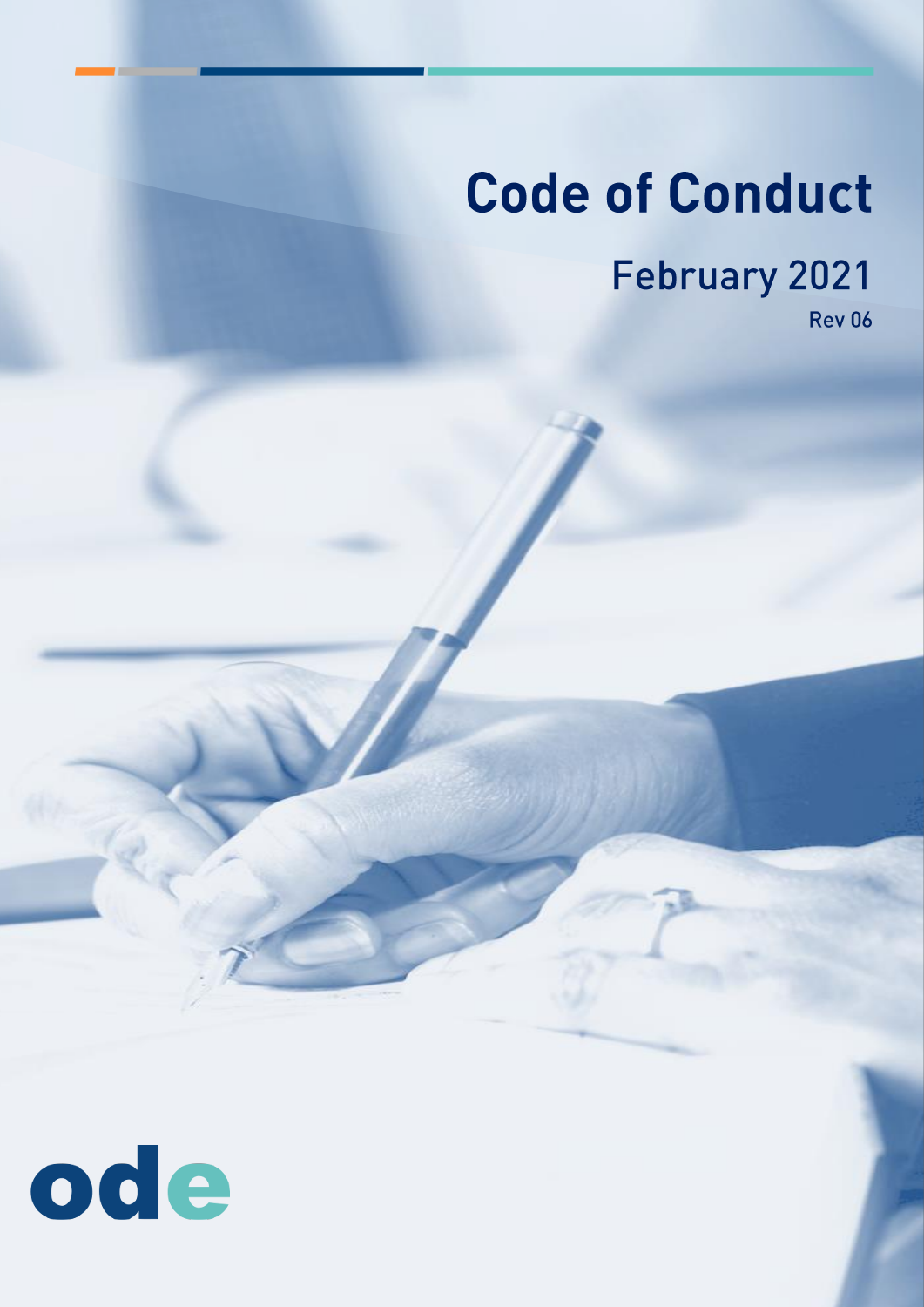# **Table of Contents**

**Contract Contract** 

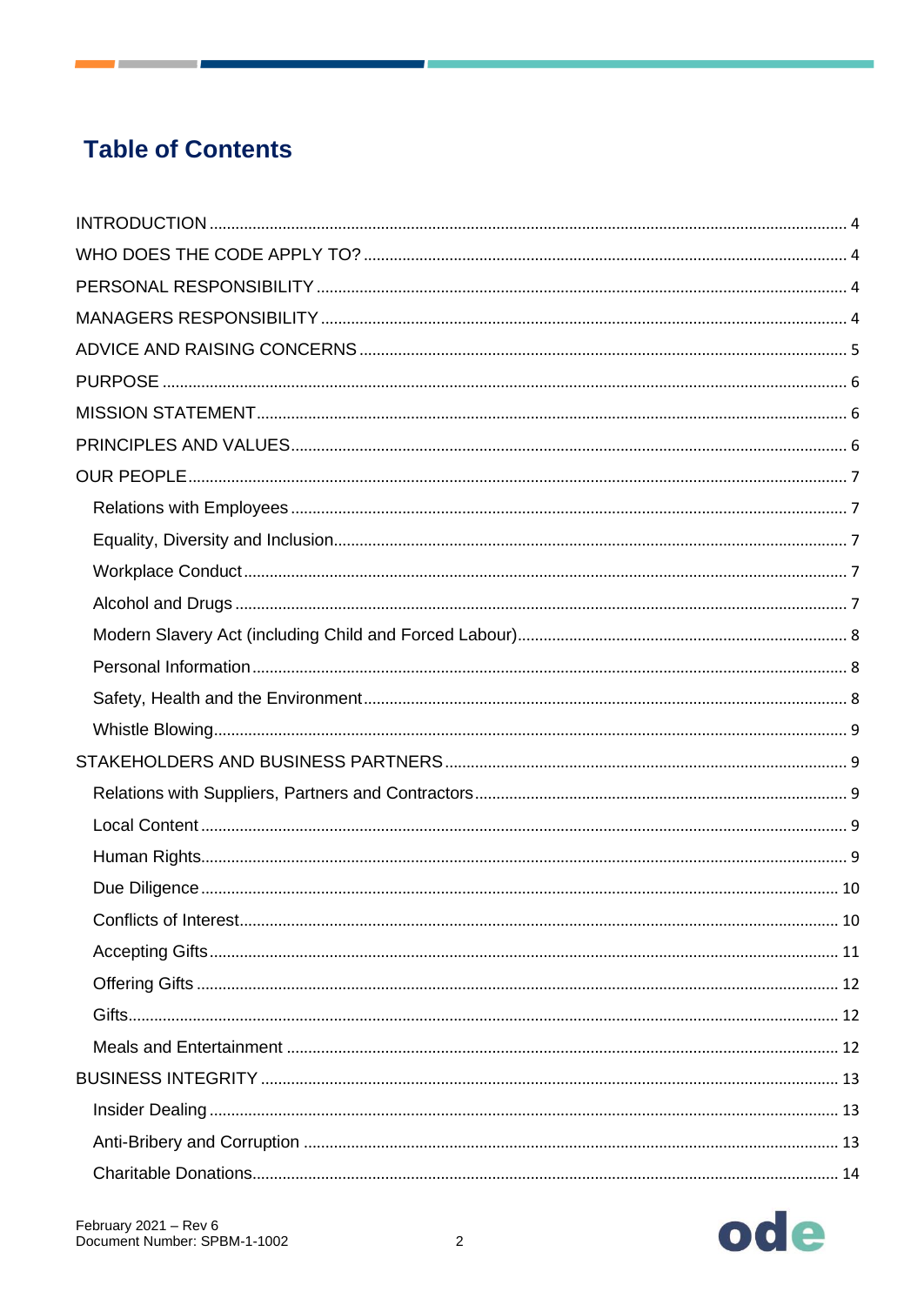**The Committee of the Committee** 

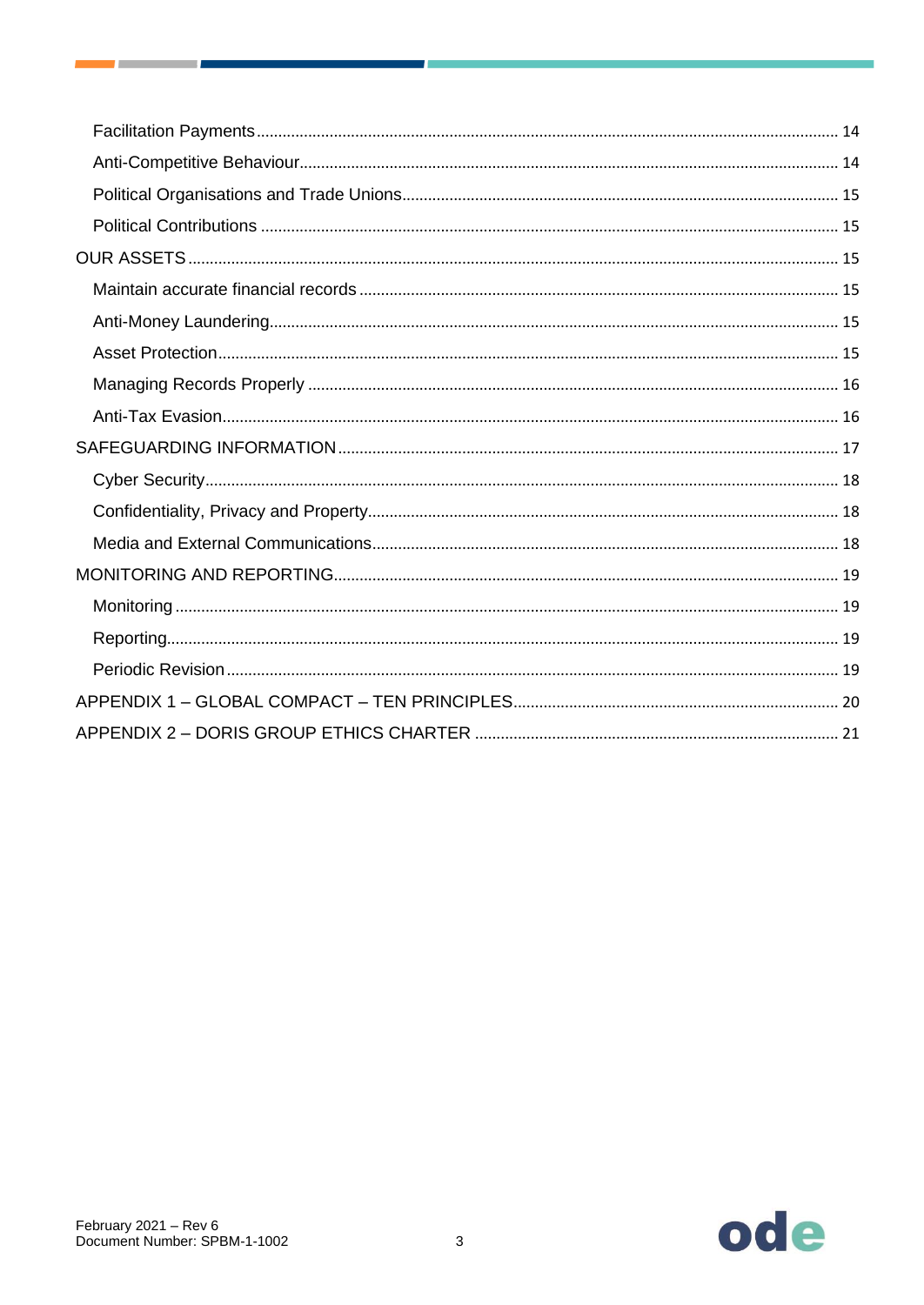#### <span id="page-3-0"></span>**INTRODUCTION**

**ODE Group** and its subsidiaries (*hereafter known as 'ODE Group'*) is part of the **DORIS GROUP** and as such, complies with the **DORIS Group's Ethical Principles.** These can be encompassed in five simple messages:

- To comply with **applicable laws** and **local regulations**,
- To establish a core culture of integrity and reject **any form of corruption**,
- To behave **fairly and honestly** and honor commitments,
- To respect others **without discrimination**,
- To contribute to a **positive working environment**,

ODE Group are committed to **doing the right thing**. This is achieved by upholding **fair, ethical and positive behaviour**. This Code is a guide to the principles that govern the way we work with each other and our relationships with clients, suppliers, competitors, government bodies and the public, including our shareholders.

Due to **ODE Group** being owned by **DORIS Group**, additional legislation and reporting requirements apply that we must comply with. As such, according to Article 17 of French law no. 2016-1691 of 9 December 2016 (known in France as "Loi Sapin II"), the CEOs and/or Managing Directors of companies of the size of DORIS Group (i.e. employing a certain minimum number of employees and generating a certain turnover) must implement internal procedures to prevent and detect any act of corruption and influence peddling in France or abroad.

This Code sets out our expectations to achieve this, and you must therefore ensure you have read, understood and implement the Code during your day to day work activities.

#### <span id="page-3-1"></span>**WHO DOES THE CODE APPLY TO?**

This Code of Conduct applies to all activities carried out by ODE Group and its subsidiaries and concerns all employees without prejudice to the application of more stringent local codes of conduct and anti-corruption provisions where applicable.

The Code applies to the **Board of Directors, Senior Management, ODE Companies employees and subsidiaries, suppliers, contractors, agency, temporary staff and any other parties that ODE companies has business relationships with**.

#### <span id="page-3-2"></span>**PERSONAL RESPONSIBILITY**

It is your responsibility to ensure you **comply and act in accordance** with the Code. This Code is not a substitute for alleviating individuals of their responsibility to use personal judgement and common sense to make the right decision.

#### <span id="page-3-3"></span>**MANAGERS RESPONSIBILITY**

**The Chief Executive Officer of DORIS Group** (or Chairman and CEO, as the case may be), the group's parent company, is ultimately responsible for defining DORIS Groups' principles of ethics

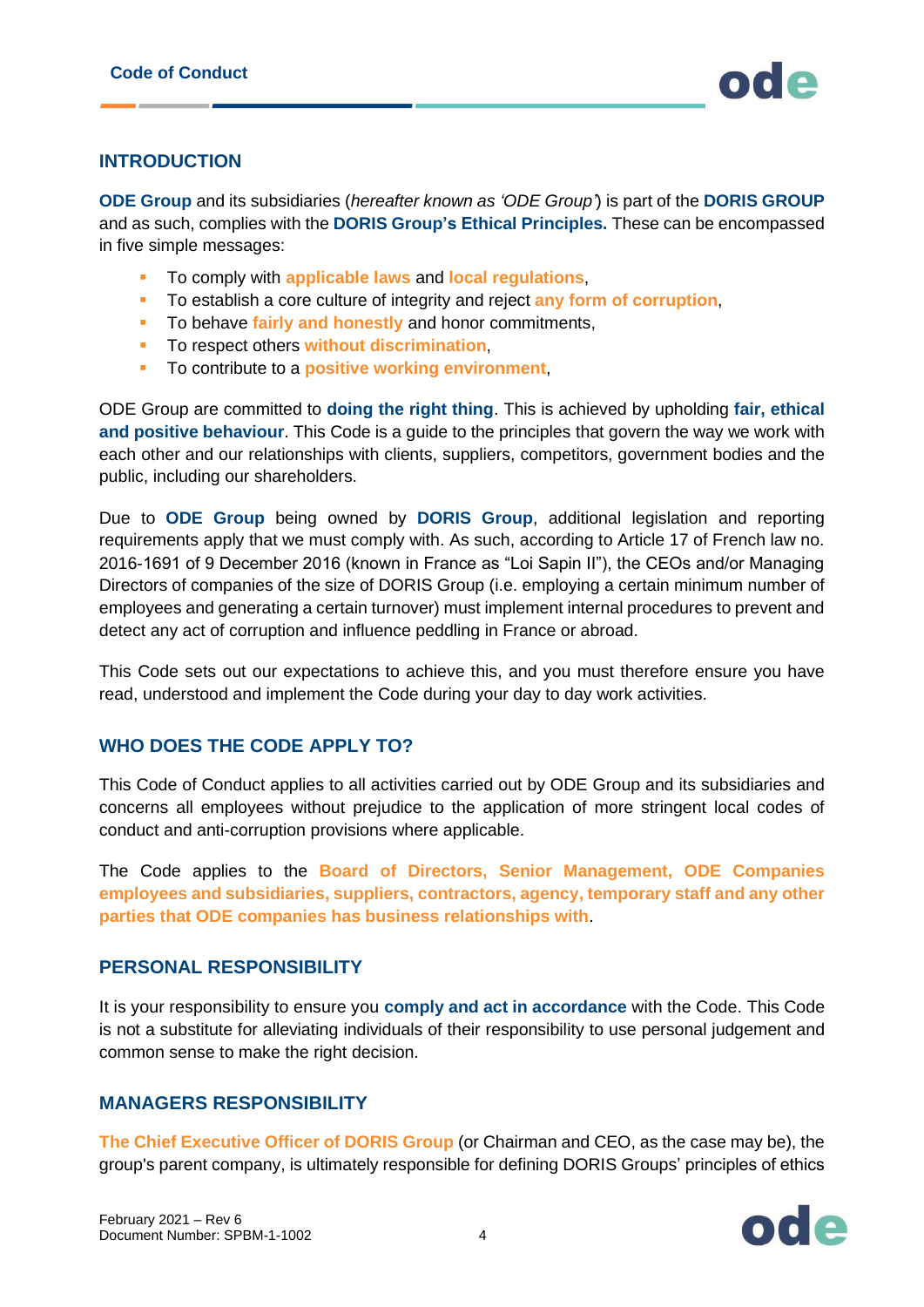

and for ensuring that they are properly implemented, using the Compliance Management System in place and through the teams and individuals presented in the following paragraphs.

**ODE Group Management** (which is a business unit of DORIS Group) are responsible for the implementation of this Code. Day-to-day responsibility for compliance is delegated to the business unit management teams.

The **ODE Business Unit Managing Director** is responsible for compliance with the DORIS Group Compliance Management System and ensuring the Code of Conduct is properly implemented across the ODE Group with the support from the Managing Directors for each organisation.

The **Business Unit Compliance Officer** is responsible for

- Promoting an ethical culture within the ODE Group
- **•** Communicating on the various aspects and precisely identifying responsibilities in matters of ethics within each area
- **Working in synergy with the DORIS Group Chief Compliance Officer**
- **■** Monitoring compliance through regular internal audits and inspections
- **Drafting and presenting ODE Group's annual ethics report to the Executive Management** Board

**Managers** who have direct reports have additional responsibilities under the Code to;

- lead by example
- **EXECTE ENSURIE:** ensure personnel understand and comply with the Code
- **•** monitor business activities
- **•** report any breaches to the Compliance Officer
- **ensure that each Employee working under their responsibility is able to raise questions** and receive appropriate guidance and responses.

**Every Employee** must read this Code of Conduct in full, comply with its principles and promptly report any irregularities found, so as to avoid financial losses and protect the good reputation of ODE Group.

It shall be issued as part of the induction process for all new starts and to suppliers as part of the Framework Agreement.

#### <span id="page-4-0"></span>**ADVICE AND RAISING CONCERNS**

This Code has been prepared to provide specific detail on standards expected. In the event you are unclear on any aspect of the Code or situation you find yourself in, always seek further advice and guidance. Your Line Manager, HR representative or Compliance Officer can provide assistance.

**If you have any concerns of suspect or have been witness to an actual violation you shall contact, in confidence the compliance committee at: [compliancecommittee@ode-](mailto:compliancecommittee@ode-ltd.co.uk) [ltd.co.uk](mailto:compliancecommittee@ode-ltd.co.uk)**

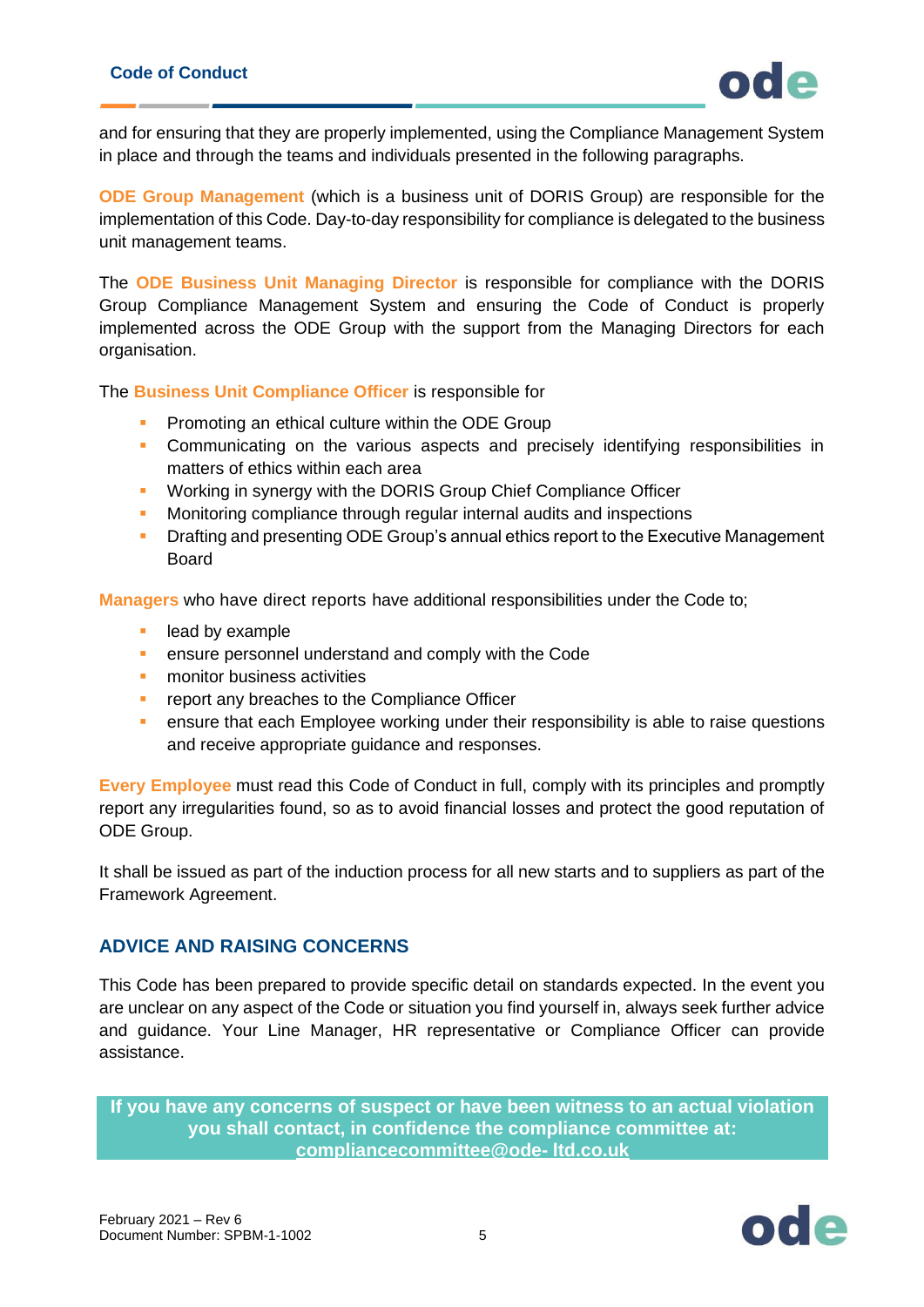#### <span id="page-5-0"></span>**PURPOSE**

The **Code of Conduct** outlines the rules and expectations of ODE Group and its subsidiaries to protect the business.

Integrity is the very foundation of the financial health and stability of any business over the long term. Conscious of this fact, ODE Group seeks to apply, within the framework of its activity, the highest standards of ethics. Respect for the values of honest and fair competition is a key factor in ODE Group's culture and success.

This code of conduct, which reflects ODE Group's commitment to fighting corruption and influence peddling, was designed to help all our employees understand the risks associated with certain actions, to identify the circumstances that could lead to this type of action and to respond appropriately to these situations with the help of colleagues and Management.

#### <span id="page-5-1"></span>**MISSION STATEMENT**

ODE Group's mission statement is

*"We aim to provide a cost effective, technically robust, engineering, procurement, construction, installation and project management service. We will utilise our technology base, skills and flexibility to achieve a zero defects culture. Our designs and the services offered will meet the highest standards in both safety and quality. A focus on training and investment in resources will develop and expand our capability to meet the challenges of a dynamic environment. Our success in all these areas will be measured by achieving long term relationships with our clients and shareholders to maximise their investment."*

#### <span id="page-5-2"></span>**PRINCIPLES AND VALUES**

ODE Group continuously seeks to achieve a positive outcome for all of its stakeholders (employees, clients, local communities and shareholders), whilst taking into consideration:

- Sustainability
- Corporate Responsibility
- **Environmental protection,**
- **Economic growth,**
- **•** Social improvement.

**ODE Group's commitment to Corporate Social Responsibility** is demonstrated by its adoption of the following core values in all of its activities:

- Applying the highest levels of Health, Safety and Environmental standards,
- **•** Understand and comply with the laws and regulations of the countries that we work in.
- **■** Minimising environmental impact,
- **Engaging with local communities,**
- Generating a balanced, positive impact for all of our stakeholders,
- **EXEC** Seeking to improve energy and material efficiency,
- **Commitment to supporting the development of renewable energy sources alongside our** traditional oil & gas developments business,

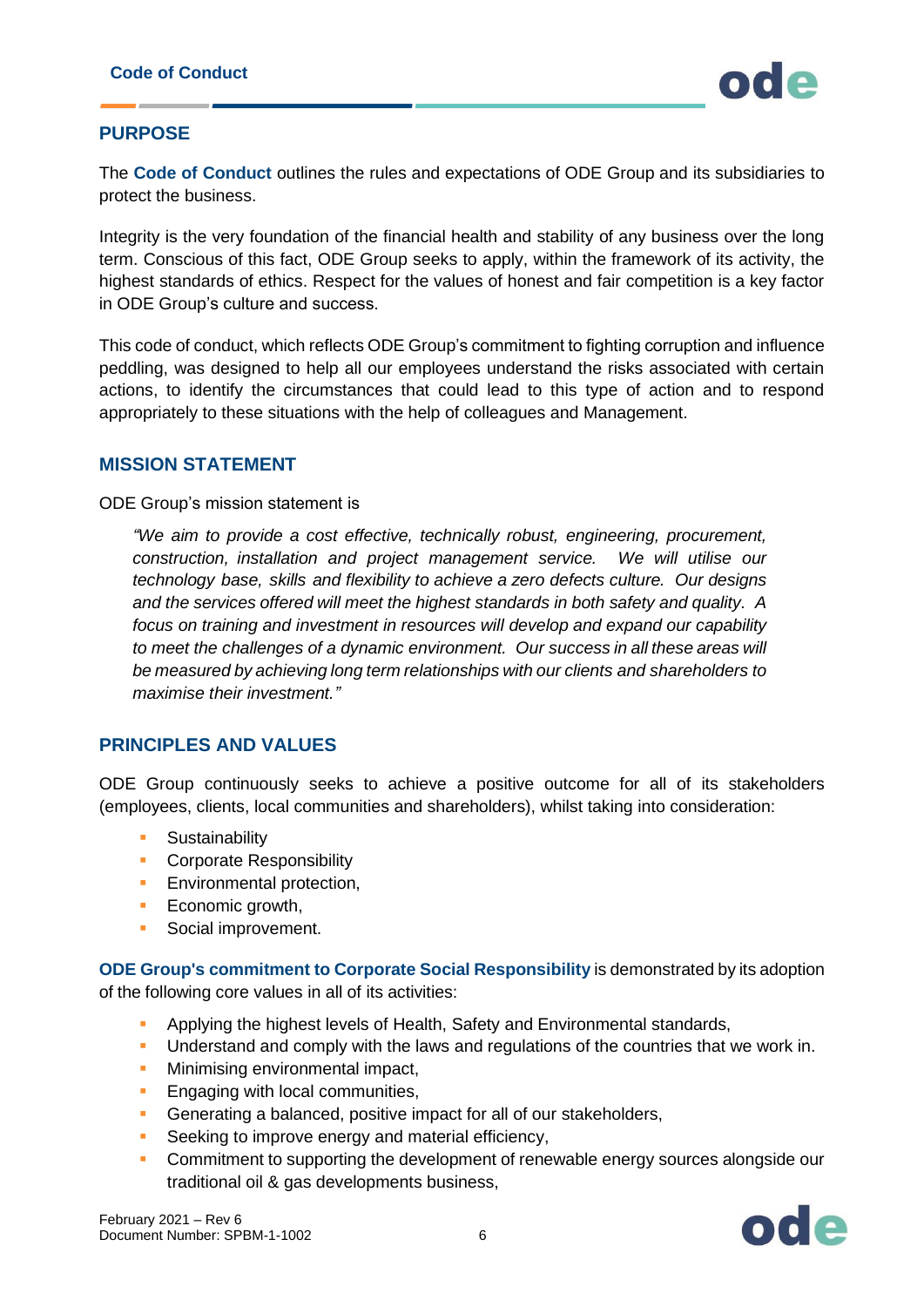

- **EXECO** Transparency and accountability throughout our business,
- Adherence to the highest ethical standards,
- **•** Protecting the long-term viability of our business so that we can continue to make a positive difference through all of our activities.
- **Protection of Human Rights**

Whilst consistently applying these core values we must be prepared to understand the opportunities and mitigate the risks associated with the changing needs and expectations of all our stakeholders to ensure the future viability of our business. ODE Group also commits to the **UN Global Compact and its ten fundamental business principles** (Appendix 1).

#### <span id="page-6-0"></span>**OUR PEOPLE**

#### <span id="page-6-1"></span>**Relations with Employees**

Everyone who works for or on behalf of ODE Group is valued for their different skills, abilities, creativity and the differing backgrounds and experience that they bring to our business. All our people contribute to our success and in maintaining our good reputation.

#### <span id="page-6-2"></span>**Equality, Diversity and Inclusion**

ODE Group aims to create an inclusive working environment that values equality and diversity through fairness of treatment, work-life balance, and the elimination of discrimination, bullying and harassment from the workplace.

All staff shall, in all aspects of employment, avoid discrimination and take personal responsibility to ensure a fair and equitable workplace and when working with other staff and persons visiting ODE Group's offices and any related activities, observe all legal requirements including those governing equal opportunities on grounds of age, disability, sex, marriage or civil partnership, pregnancy or maternity, race, religion, belief, gender reassignment or sexual orientation.

Any act of discrimination by employees or any failure to comply will result in disciplinary action. The Employee Handbook provides further details.

#### <span id="page-6-3"></span>**Workplace Conduct**

ODE Group is committed to creating a supportive working environment where individuals are respected and concerns can be raised openly without fear of retaliation. We will not tolerate abuse, bullying, harassment or victimisation at work, whatever the motivation, and will endeavour to ensure that it is not overlooked or condoned.

Any form of victimisation bullying or harassment is a potential disciplinary matter and will be dealt with as such.

## <span id="page-6-4"></span>**Alcohol and Drugs**

ODE Group has the responsibility to ensure the health, safety and welfare of our employees and those who may be affected by our operations. We recognise that the abuse and misuse of drugs,

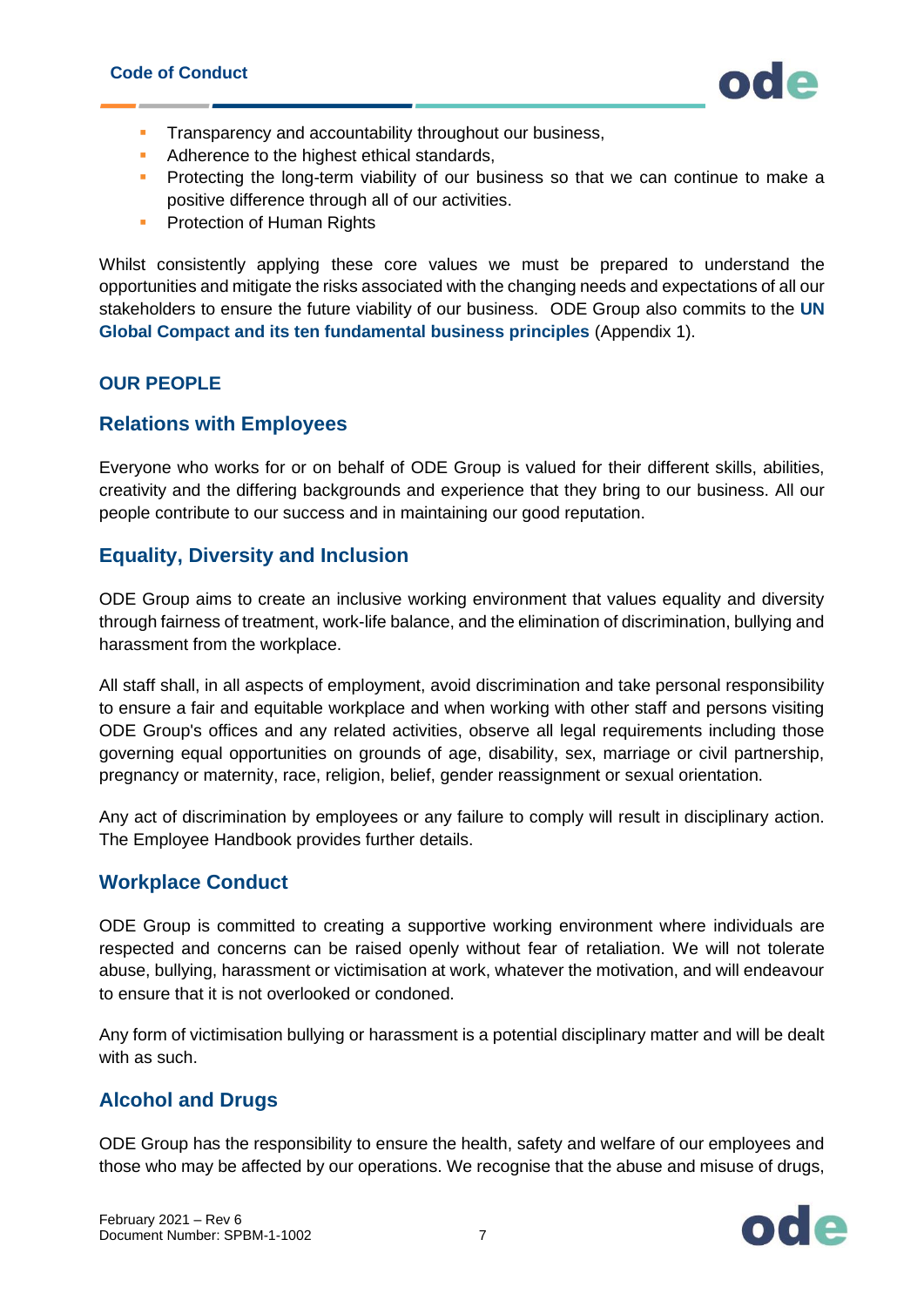alcohol and other substances can damage health, impair judgement, increase reaction time and thus create unsafe working conditions that could result in injury, damage to assets and impact on the reputation of the business.

ODE Group has a zero-tolerance policy towards alcohol and substance abuse. You should ensure you are familiar with the Drug, Alcohol and Substance Abuse Policy. Breaches of this policy will be subject to disciplinary action.

## <span id="page-7-0"></span>**Modern Slavery Act (including Child and Forced Labour)**

ODE Group have a zero-tolerance approach to slavery and are committed to acting ethically and with integrity in all our business relationships to ensure slavery is not taking place in the business or the supply chain.

ODE Group prohibits the use of underage, forced or bonded labour and are committed to conducting appropriate due diligence on our suppliers in respect of risks related to human rights and labour conditions. All suppliers are required to perform their work in a manner consistent with the Code and their performance is subject to ad-hoc audit.

ODE Group will not tolerate child labour and will also take appropriate measures in case child abuse is suspected with one of our suppliers, subcontractors, partners or any other third party we do business with. Similarly, ODE Group will not tolerate any form of human trafficking, forced labour or slavery, neither within its own organisation nor from its subcontractors, suppliers or any other third parties it does business with.

For further information please refer to the Modern Slavery Act Public Statement.

#### <span id="page-7-1"></span>**Personal Information**

ODE Group is committed to protecting the privacy of individuals and the ODE Groups Privacy Notice explains how we use and secure personal information you provide to us and provides you with the necessary information regarding your rights and our obligations, and explains how, why and when we process personal data.

All information gathered by ODE Group on each employee is considered to be confidential and will be treated in accordance with the General Data Protection Regulations (GDPR) European Legislation, and ODE Group's GDPR Policy.

No employee is allowed to distribute personal information of any of his or her colleagues without prior consent. ODE Group is responsible for identifying, evaluating and reporting on information security risks in a manner that meets compliance and regulatory requirements, including GDPR legislation. As such it develops, maintains and monitors practices to ensure that personal information is protected against inappropriate alteration, physically and logically secured, and its availability is guaranteed to authorised users only.

## <span id="page-7-2"></span>**Safety, Health and the Environment**

We recognise that our long-term business success depends on our ability to effectively manage major accident hazards to protect the people that work for and with us, those that are affected by

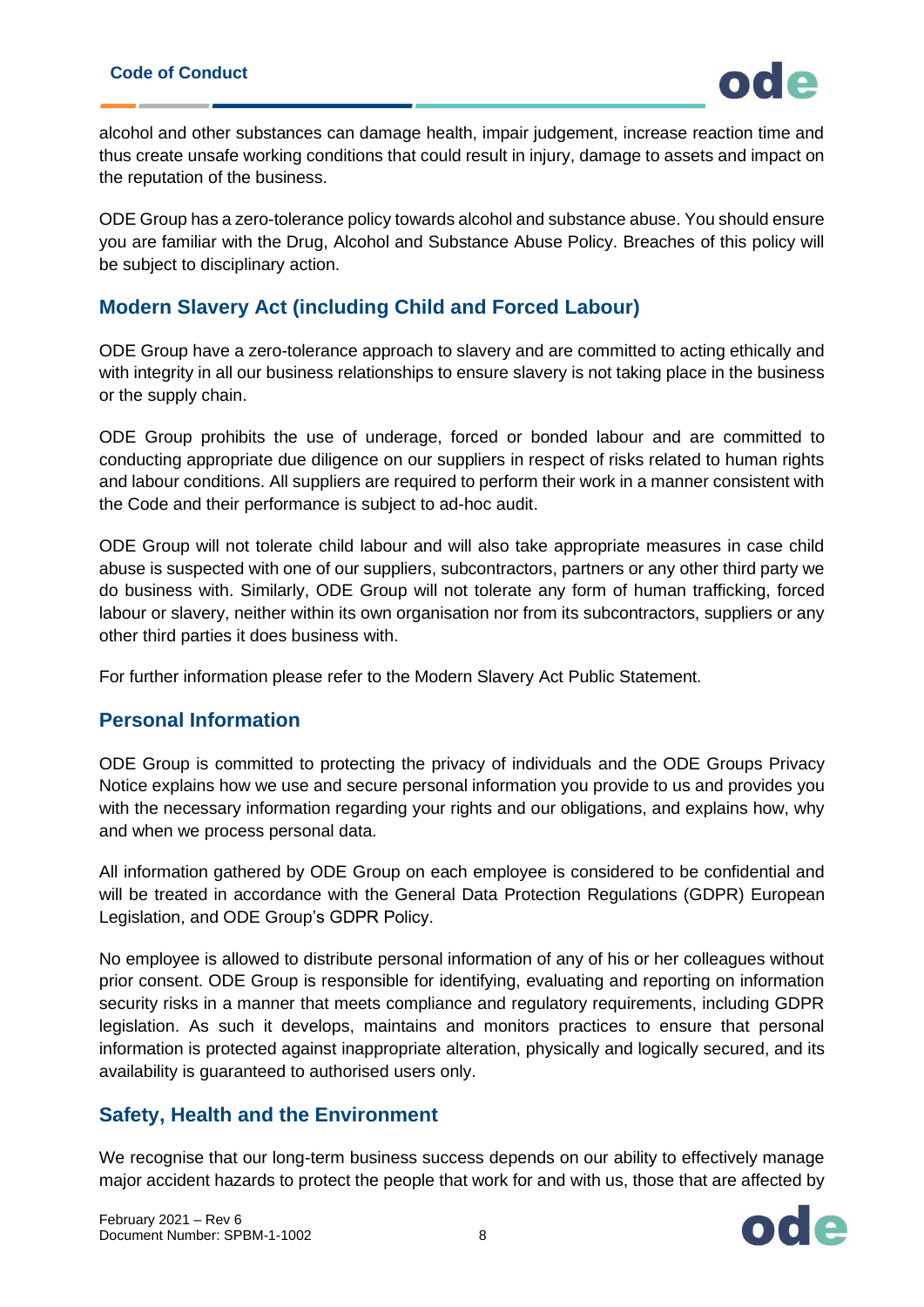

our activities and the environment in which we work, while continually improving the quality of our services and products. We realise that the standard we expect can only be delivered by taking personal responsibility for SHEQ and working together supported by clear and open communication channels.

We expect business partners to provide safe and healthy working conditions and take appropriate precautionary measures to protect employees from work related hazards and anticipated dangers in the workplace in accordance with all applicable Laws and regulations.

#### <span id="page-8-0"></span>**Whistle Blowing**

Any disclosures should be made to the SHEQ and HR Director. Further details can be found in the Employee Handbook.

#### <span id="page-8-1"></span>**STAKEHOLDERS AND BUSINESS PARTNERS**

Our business requires that we work with a wide variety of stakeholders and partners, including clients, local and international suppliers, agents, consultants, Regulatory Bodies and consultants.

#### <span id="page-8-2"></span>**Relations with Suppliers, Partners and Contractors**

The quality of the services provided by ODE Group to its clients depends on its capacity of receiving excellent services from its own suppliers, partners and subcontractors.

The suppliers, partners and subcontractors must be impartially and carefully selected.

ODE Group uses fair and transparent methods to evaluate them:

- **•** The suppliers, partners and subcontractors are selected for their professionalism and competitiveness;
- **•** Only those who fulfil our criteria of safety, quality, service and price equality can be selected;
- **•** The quality principles are also expressed through the response to environmental and social issues.

Relationship with the suppliers, partners and subcontractors must be guided by principles of loyalty and mutual respect.

#### <span id="page-8-3"></span>**Local Content**

ODE Group is committed where possible to use local content to support our business activities and will engage with local communities where there are any potential impacts from our business activities. We expect our employees to have the upmost respect for the local communities and to conduct business in an open and honest manner maintaining mutual respect.

#### <span id="page-8-4"></span>**Human Rights**

ODE Group is fully supportive of the principles set out in the Universal Declaration of Human Rights and we are a signatory to the United Nations Global Compact (Appendix A).

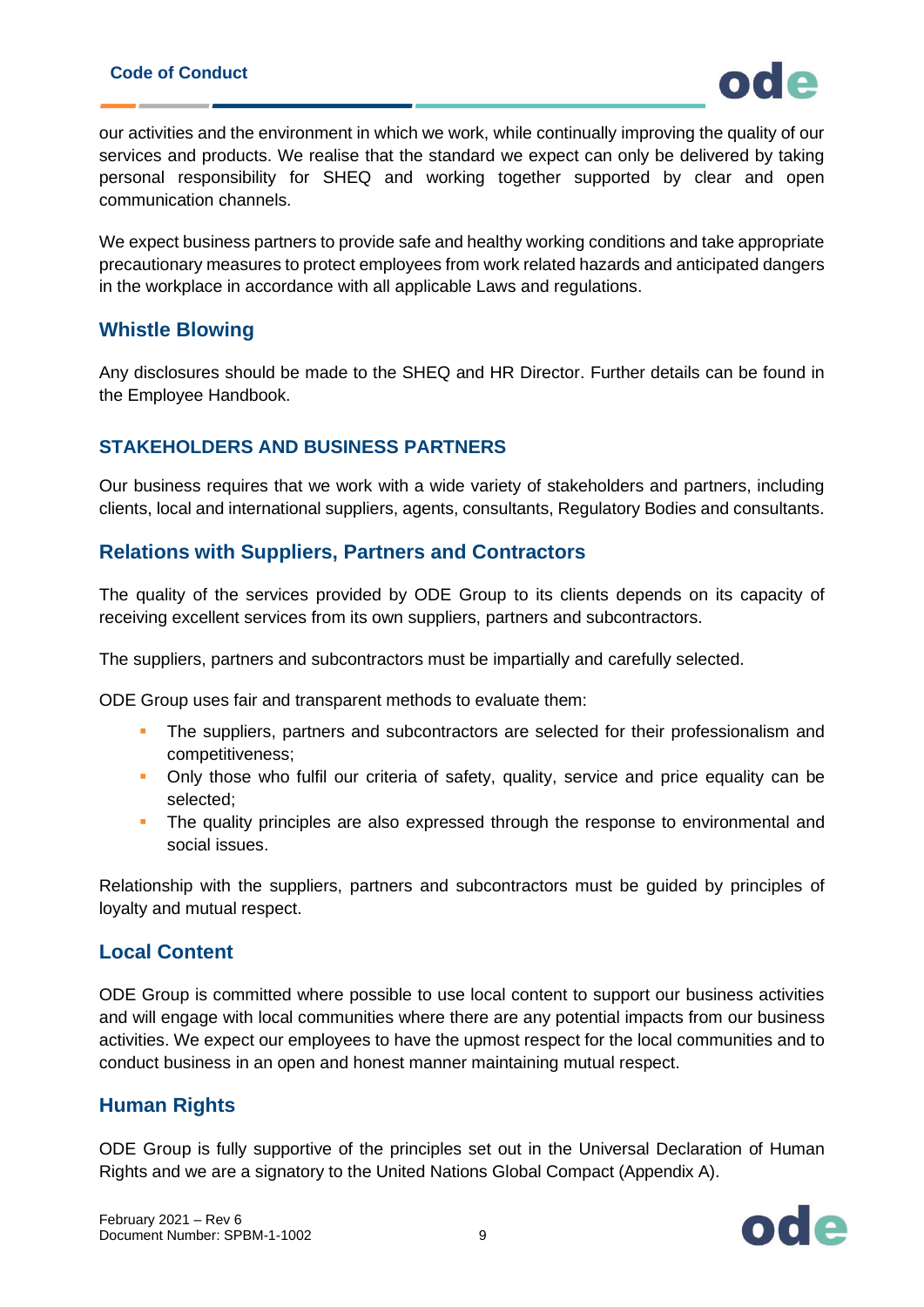This includes the support and respect of the protection of internationally proclaimed human rights and we make sure we are not involved in human rights abuses.

#### <span id="page-9-0"></span>**Due Diligence**

Due diligence is an important process that allows us to understand the background, capability and potential risks and liabilities associated with a business partner prior to any contractual agreement being put in place. We apply risk-based due diligence to all stakeholders and business partners which includes consideration of bribery and corruption risk.

The level and complexity of the due diligence varies according to the perceived risk. As a minimum, the due diligence will require a business partner questionnaire to be completed.

In the case of higher perceived risks, the due diligence may, for example, extend to the commissioning of an independent, external assessment. During the supplier selection process, Supply Chain, with support from the Compliance Officer where needed, will conduct the due diligence and:

- **•** Determine the corruption risk exposure of the service we seek to procure;
- For high and medium risk categories, issue an anti-corruption due diligence questionnaire to the prospective supplier;
- **Review the responses to our questionnaire and determine whether they meet ODE** Group's compliance requirements.

#### <span id="page-9-1"></span>**Conflicts of Interest**

A conflict of interest is a situation in which the judgment of a person acting in a professional capacity may be influenced by a secondary interest, distinct from that of the company the represents.

Employees are expected to devote their whole time, skills and attention during working hours to the work for ODE Group.

During your period of employment, you must not engage in any other work outside working hours, whether paid or unpaid and whether employed or self-employed, that is related or could conflict with ODE Group's business, without the prior written permission of the Managing/Regional Director.

Permission will not be granted for an employee to engage in any activity that ODE Group believes to be in direct or indirect competition with ODE Group's business, or which in ODE Group's view does or might impair that employee's ability to perform their duties for ODE Group fully and efficiently. Employees who are found in breach of this provision will be subject to disciplinary action under ODE Group's disciplinary procedure.

Using ODE Group's materials, equipment and/or premises to carry out work for clients or customers on a personal basis without permission is a disciplinary offence.

A conflict of interest can also arise where an employee has a relationship with a client/ customer/ supplier/ contractor and this person gains personal benefit from the employee working for ODE

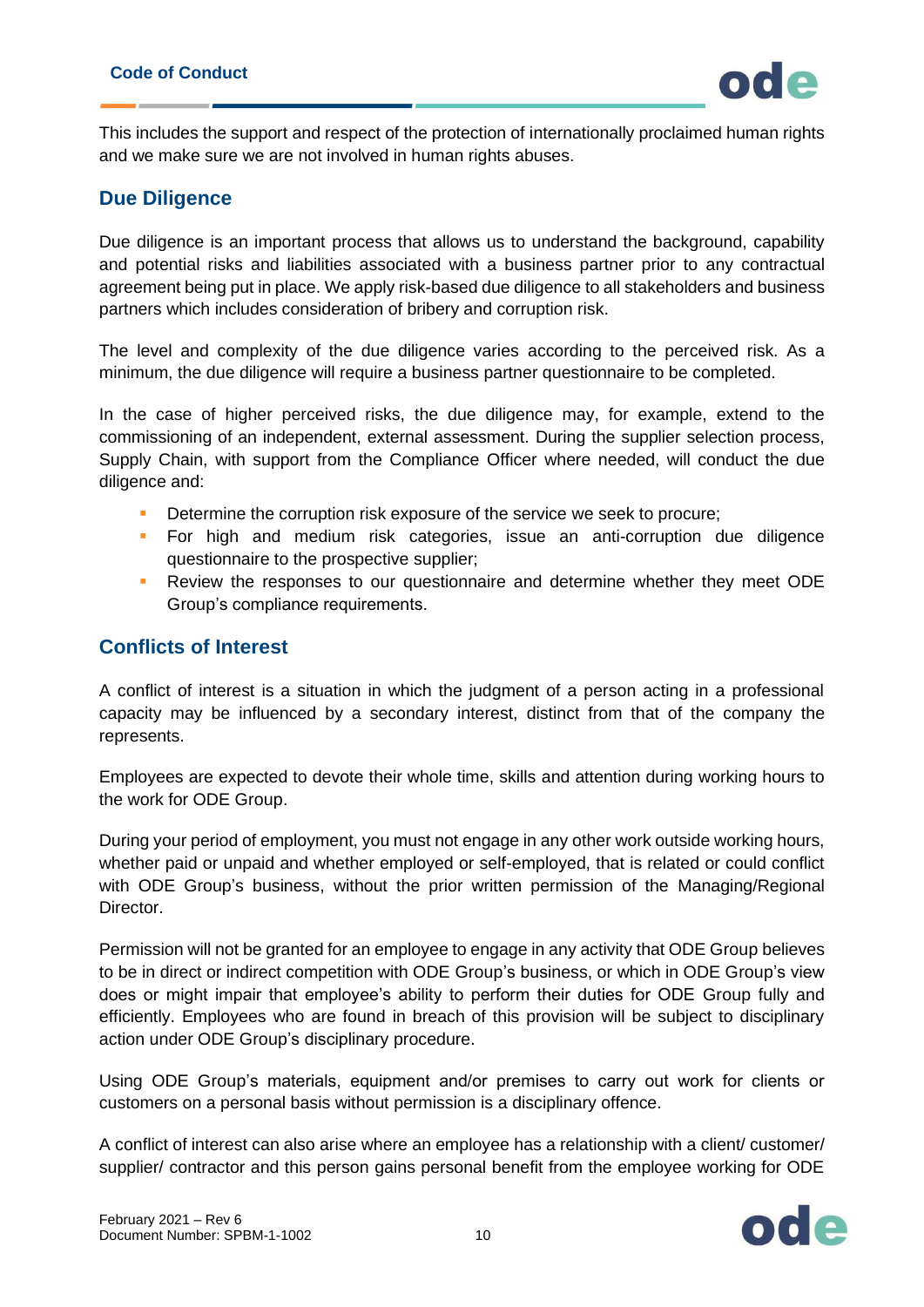

Group. Should an employee be found to have afforded more or less favourable treatment or exercised undue influence over a client / customer / supplier / contractor because of a personal relationship, then the matter will be considered as a disciplinary one.

Any conflict of interest relating to a personal relationship should be declared to the employee's Line Manager. In the event that any such situation should arise, it can only be resolved by seeking the relevant approval prior to the transaction in question.

#### <span id="page-10-0"></span>**Accepting Gifts**

ODE Group strictly limits the acceptance of rewards from clients, suppliers or other persons who may seek to influence the company's actions. No Employee has the right to accept any reward, regardless of its value, which may influence, attempt to influence or give the impression of being able to influence his judgment.

The following acts are unacceptable under any circumstances:

- Accepting cash donations, regardless of the donor;
- **•** Accepting any rewards for services provided (Employees may accept a gift if it is not cash, if it is spontaneous, of small value and if it has not been offered forreceiving favourable treatment for obtaining a contract);
- **EXECT:** Direct or indirect solicitation of gifts from clients or suppliers;
- **EXEC** Accepting payments, loans, bribes or kickbacks from anyone;
- Accepting gifts from suppliers who participate in a tendering process.

As a general rule, ODE Group forbids accepting any proposal from clients or suppliers, which seeks to cover expenses for travel, meals or accommodation as part of seminars, conferences or other events. This also applies to tickets for sports events or other public events. In the event that it is considered beneficial for the company that an employee attends an event to which he has been invited by a client, the expenses related to this event will be borne by ODE Group.

There are, however, exceptions to this general rule, for example, if the ODE Business Unit Managing Director gives their approval. The Employees of ODE Group may accept meals, drinks or other discrete forms of hospitality or entertainment from clients or suppliers as a courtesy, in the normal course of their business, provided that:

- **•** These offers are not made for the purpose of receiving favourable treatment in connection with obtaining a contract;
- **•** These offers cannot be interpreted as an attempt to influence our actions;
- **·** This practice is not widespread and recurrent;
- **·** The value and frequency of these offers are not excessive.

However, even in these circumstances, these hospitality offers must be reported to the manager. If a client or a supplier offers entertainment considered more than "modest", Employees must obtain permission from their supervisor before accepting the invitation. If an employee refuses a gift, they must explain to the person offering it that ODE Group 's policies prohibit them from accepting it. Any hospitality or gifts that are more than modest, must be registered with the ODE Group Financial Officer.

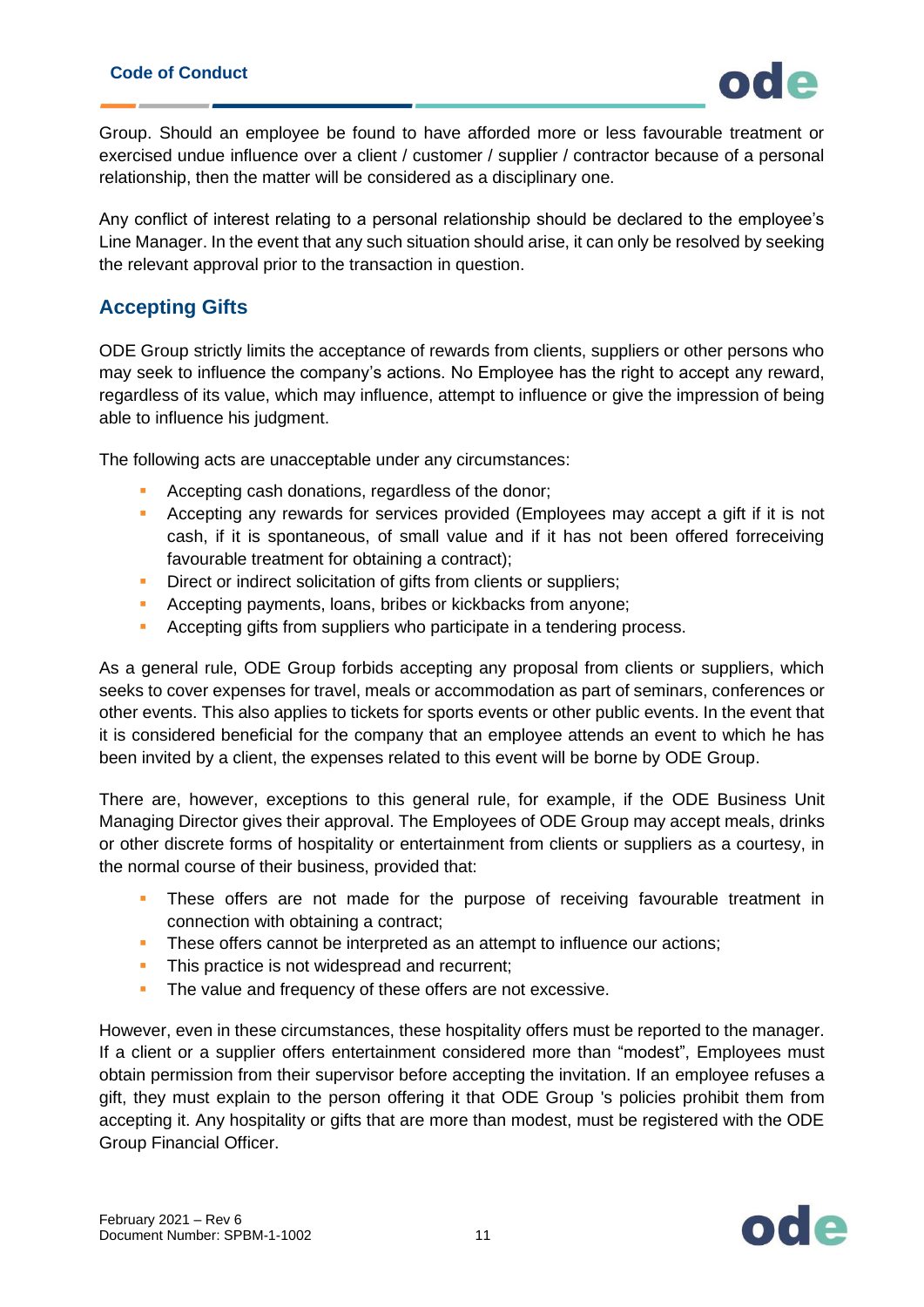If they have questions or suspect violations of these conditions, employees must consult with their Manager or the Compliance Officer.

#### <span id="page-11-0"></span>**Offering Gifts**

ODE Group does not buy contracts and bases its success on the quality of its products and services as well as on its commitment to satisfy its clients.

The Employees of ODE Group must resist any offer of benefits such as gifts, meals, entertainment or other personal benefits. They are not authorised to offer gifts or any benefits mentioned above in exchange for a contract with a client or any undue advantage.

#### <span id="page-11-1"></span>**Gifts**

Practices related to gifts vary by country. Gifts are generally offered in a spirit of goodwill, while in some parts of the world, refusing to accept a gift is considered an insult by the person offering it. Conversely, accepting a gift can generate a conflict of interest. In addition, gifts offered or accepted for the purpose of obtaining a contract or competitive advantage may be considered bribes or kickbacks.

Offering low value items to promote, explain or provide a demonstration of the products or services marketed by ODE Group is permitted. This includes pens, coffee cups and other items, provided they are:

- **•** Offered out of courtesy, as a sign of respect or gratitude, or to thank someone for
- **•** their hospitality, according to the customs of the country;
- **Unambiguously appropriate in form and value,**
- **•** Offered occasionally;
- Duly recorded (as gifts) in ODE Groups' accounting books.

The following items or services must not be offered to a client under any circumstances:

- Cash;
- **Watches and jewellery;**
- Mobile phones;
- **Computers, tablets and other electronic equipment;**
- Clothing;
- **Sports equipment;**
- **•** Shares or other securities;
- **•** Gift certificates;
- **EXECUTE:** Air tickets or other types of transportation;
- Job offers:
- Scholarships;
- **and other similar items or services.**

#### <span id="page-11-2"></span>**Meals and Entertainment**

ODE Group may offer a client modest and customary meals or other forms of entertainment as a courtesy in the normal course of business.

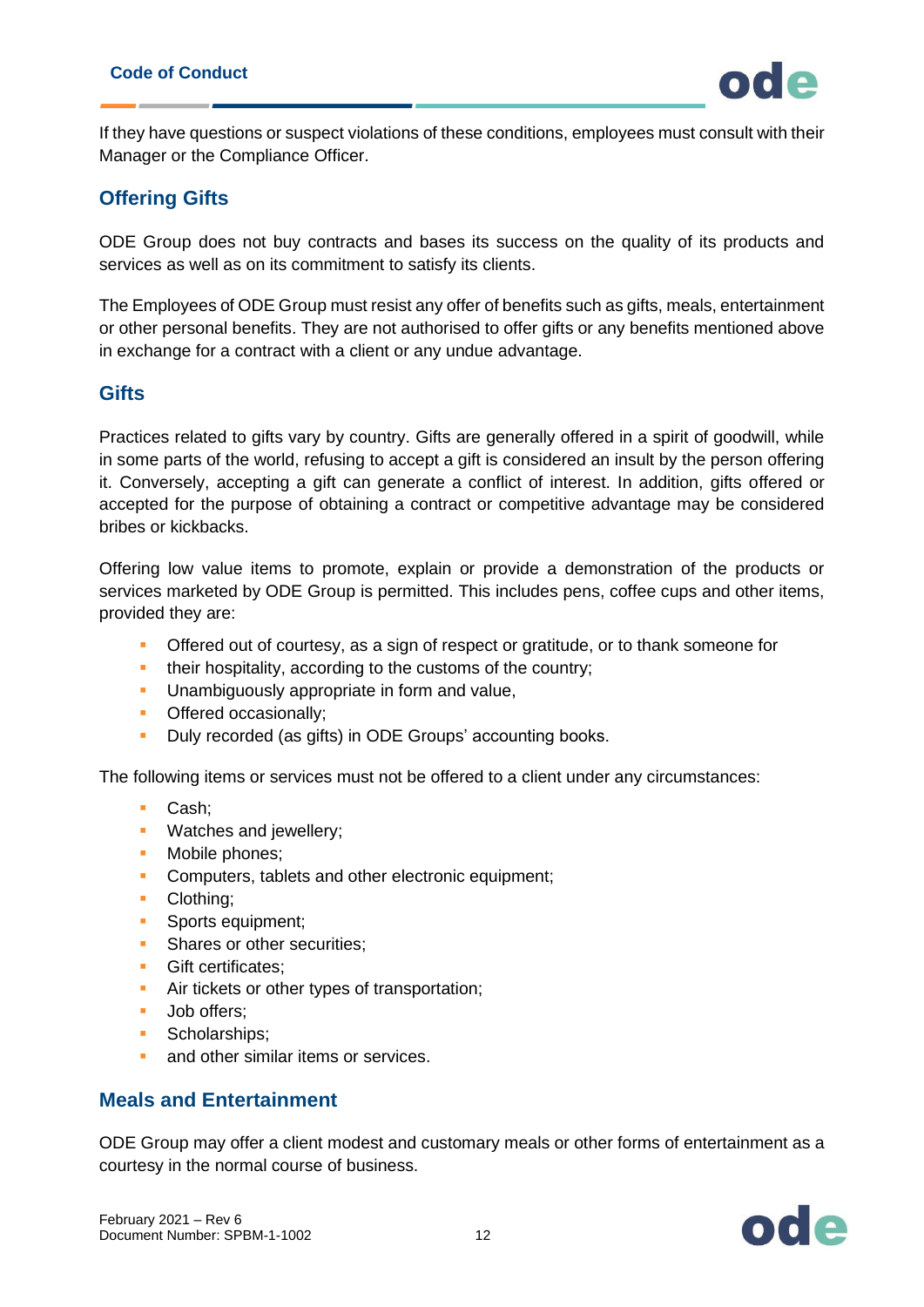#### **Code of Conduct**



Recurring, excessive or extravagant business meals or forms of entertainment are prohibited as they may give the impression or suggest that favours are expected in return. The number of ODE Group Employees attending an event must be similar to the number of participants from the client side, and at least one Employee must always be present. Another example of appropriate behaviour regarding invitations (as long as they are allowed by local laws) is "reciprocity": never invite a client to a place where they would not be able to reciprocate the invitation.

If they have questions or suspect violations of these conditions, Employees must consult with their Line Manager or the Compliance Officer.

#### <span id="page-12-0"></span>**BUSINESS INTEGRITY**

#### <span id="page-12-1"></span>**Insider Dealing**

In the course of working for ODE Group or in discussions with our customers, suppliers, or competitors, you may become aware of important or material information about companies that has not been made public. The use or disclosure of information that is considered inside information for your financial or other benefit is unethical and may also be against the law.

You may also from time to time possess inside information in relation to other companies (e.g. ODE Group's business partners, clients or contractors) which will then similarly restrict your ability to trade in their shares. It is important that you fully understand the restrictions on dealing in shares to ensure that you do not breach this Code and potentially, the law.

#### <span id="page-12-2"></span>**Anti-Bribery and Corruption**

ODE Group operates "zero tolerance" with regards to any acts of bribery or corruption (either offering or accepting) regardless of size or scale of any substantiated acts and will be dealt with in accordance with the company disciplinary procedures.

ODE Group definitions are;

**Bribery** is the offer, promise, giving, demanding or acceptance of an advantage as an inducement for an action which is illegal, unethical or a breach of trust.

**Corruption** is the misuse of public office or power for private gain; or misuse of private power in relation to business outside the realm of government.

**Influence peddling** is the act of a person (public or court official, individual, international public or international justice official), of soliciting or approving, without any right, at any moment, directly or indirectly, offers, promises, gifts, presents or any benefits for himself or for others to abuse or have abused his real or supposed influence in order to obtain preferential treatment, jobs, contracts or any other favourable decision from an authority or a public administration.

Influence peddling is deemed active for persons who reward the use of influence by the official concerned and passive for those who use their influence.

Acts of bribery or corruption are designed to influence the individual in the performance of their duty and incline them to act dishonestly. ODE Group deems that whether the payee or recipient

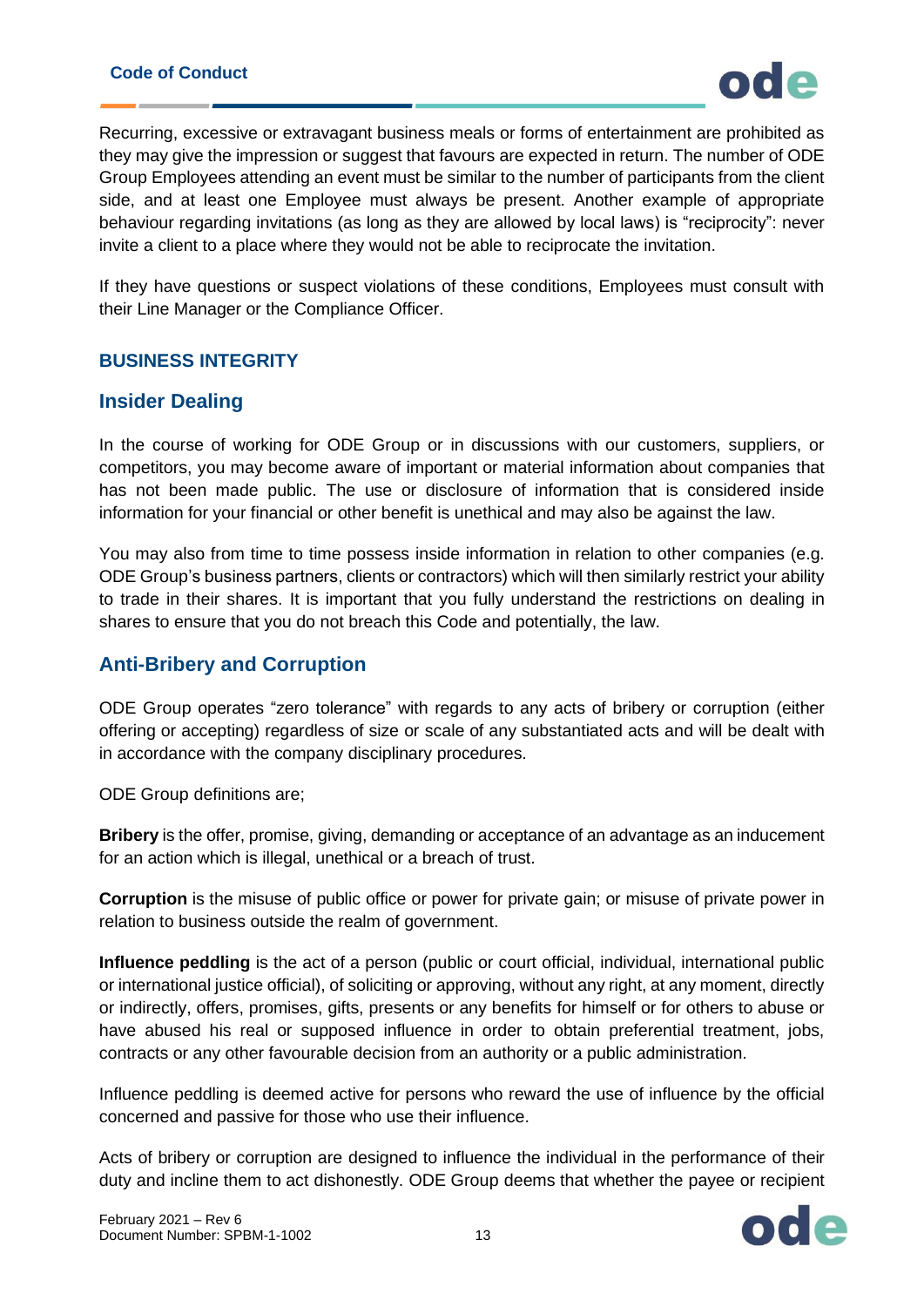

of the act of bribery or corruption works in the public or private sector is irrelevant. Bribery takes many forms including but not limited to;

- Gifts and/or entertainment
- **•** Personal favours
- Charitable donations or social contributions
- **E** Discounts on products / services
- Loans at a favourable interest
- **Payment or reimbursement of travel expenses**

#### <span id="page-13-0"></span>**Charitable Donations**

ODE Group supports charitable donations within the communities in which we work. Written authorisation should be obtained in accordance with the relevant authority matrix to use ODE Group assets and resources for personal, community or charitable services.

In some cases, a charitable donation may be seen as a disguised bribe, therefore donations should be made in kind and fulfil a genuine local need. These shall be paid direct to the charity with receipts being obtained.

#### <span id="page-13-1"></span>**Facilitation Payments**

Bribes to Public Officials or other persons who manage contracts to allow contracts to be signed have also been known as facilitation payments.

Such payments are generally made with the intention of speeding up a routine, non-discretionary action to which the person is already entitled or as part of a contractual signing process.

Such payments would normally include speeding up the issue of a visa, processing of an invoice, enabling goods to clear customs, obtaining a permit or expediting signature.

ODE Group does not permit facilitation payments either directly or indirectly regardless of country in which you are operating unless this process is legally and ethically part of a countries legitimate national or local tax system or process. Anything that could be deemed a facilitation payment shall be made aware to senior management for prior approval.

#### <span id="page-13-2"></span>**Anti-Competitive Behaviour**

Competition legislation prevents companies from undertaking or participating in anti- competitive behaviour. Whilst the laws in different countries may vary ODE Group is committed to complying with the general principles as defined in National and European law across its business in the UK and internationally.

ODE Group defines anti-competitive behaviour as;

- **•** Colluding with competitors to fix prices
- **•** Sharing information that affects the impartiality of a competitive bidding process
- **E** Using inappropriate methods to gather competitor information (theft, bribery, misrepresentation or deliberate electronic interference)

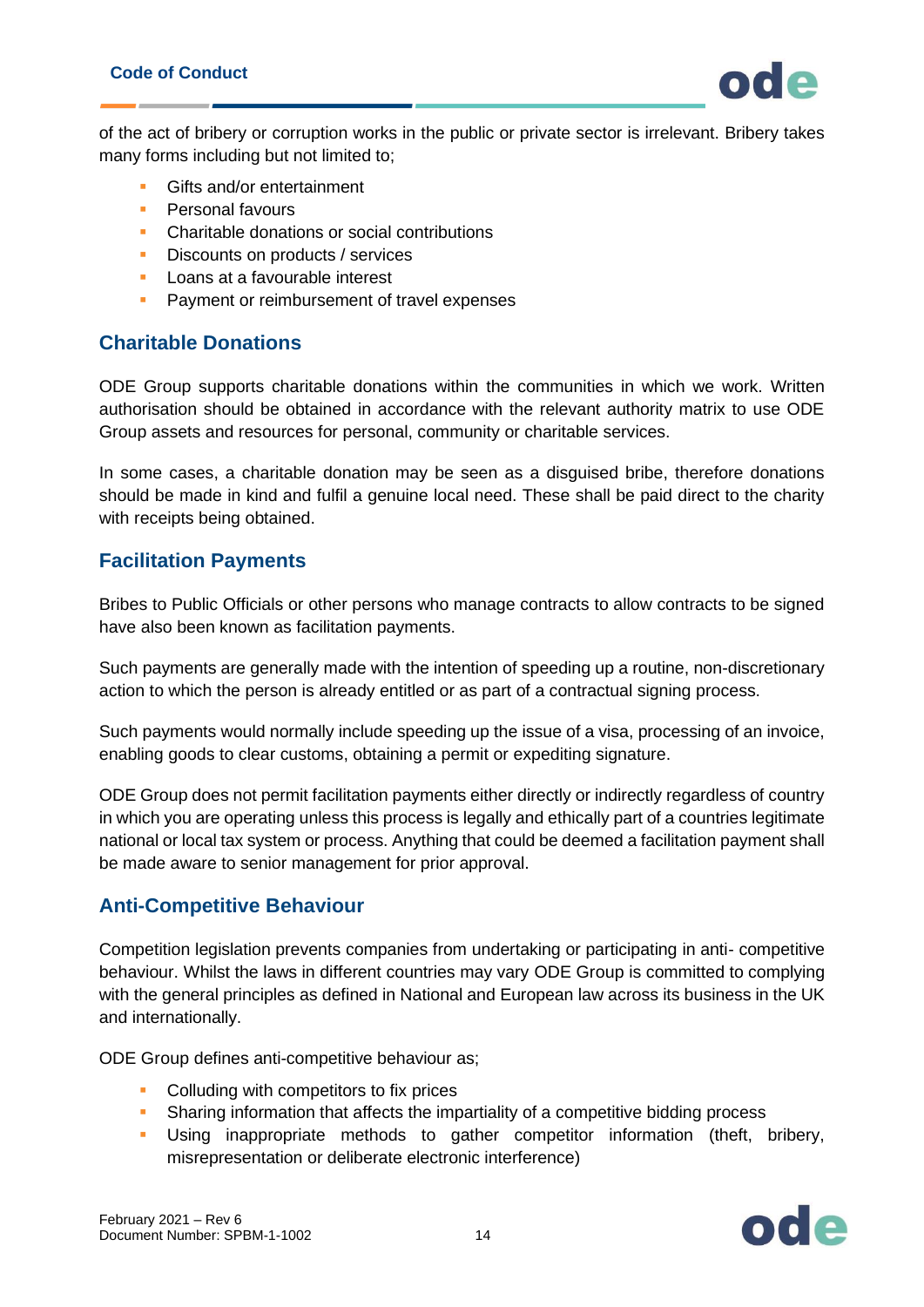

Whilst normal business practices are undertaken to inform ODE Group of its competitive position in the market place all ODE Group personnel must ensure that they undertake their work in a legal and transparent manner.

#### <span id="page-14-0"></span>**Political Organisations and Trade Unions**

ODE Group does not align itself with any political organisation nor recognise any trade unions within its workplace. Whilst it may involve itself with interaction with political parties or agents of government there is no particular preference or support for any single political party.

#### <span id="page-14-1"></span>**Political Contributions**

ODE Group does not make any political contributions whether in cash or any other way to any political candidate, party, committee, or their representatives.

We do not participate in any way in political processes of host countries.

This does not prohibit you from supporting any political candidate or party. If you decide to become personally involved in political activities, these shall only be undertaken on your own behalf, in your own time and without using or referencing ODE Group in anyway.

#### <span id="page-14-2"></span>**OUR ASSETS**

#### <span id="page-14-3"></span>**Maintain accurate financial records**

Accurate and complete information is essential to support sound business decisions, to comply with our legal and regulatory obligations and to meet our responsibilities to all our stakeholders.

ODE Group has a duty to ensure all entries in our financial records are an honest reflection of our financial position. We maintain effective internal accounting standards and procedures, and we design and execute effective controls to ensure that all financial transactions are properly authorised, recorded and reported. All books, records and accounts must reflect all transactions, in connection with our business, accurately, transparently and in sufficient detail.

#### <span id="page-14-4"></span>**Anti-Money Laundering**

Money laundering is the process by which money is concealed or disguised illegally by making it appear legitimate.

If you are ever asked to accept or make a payment in cash, to a bank or beneficiary or in a currency which has not been previously authorised or you are uncomfortable about any aspect of a financial transaction, then always seek advice from your line or functional manager prior to taking any action.

#### <span id="page-14-5"></span>**Asset Protection**

ODE Group is responsible for protecting all their assets which include people, property, facilities, equipment, IT equipment, funds, technology, patents, copyrights, information/data and any other resources or property.

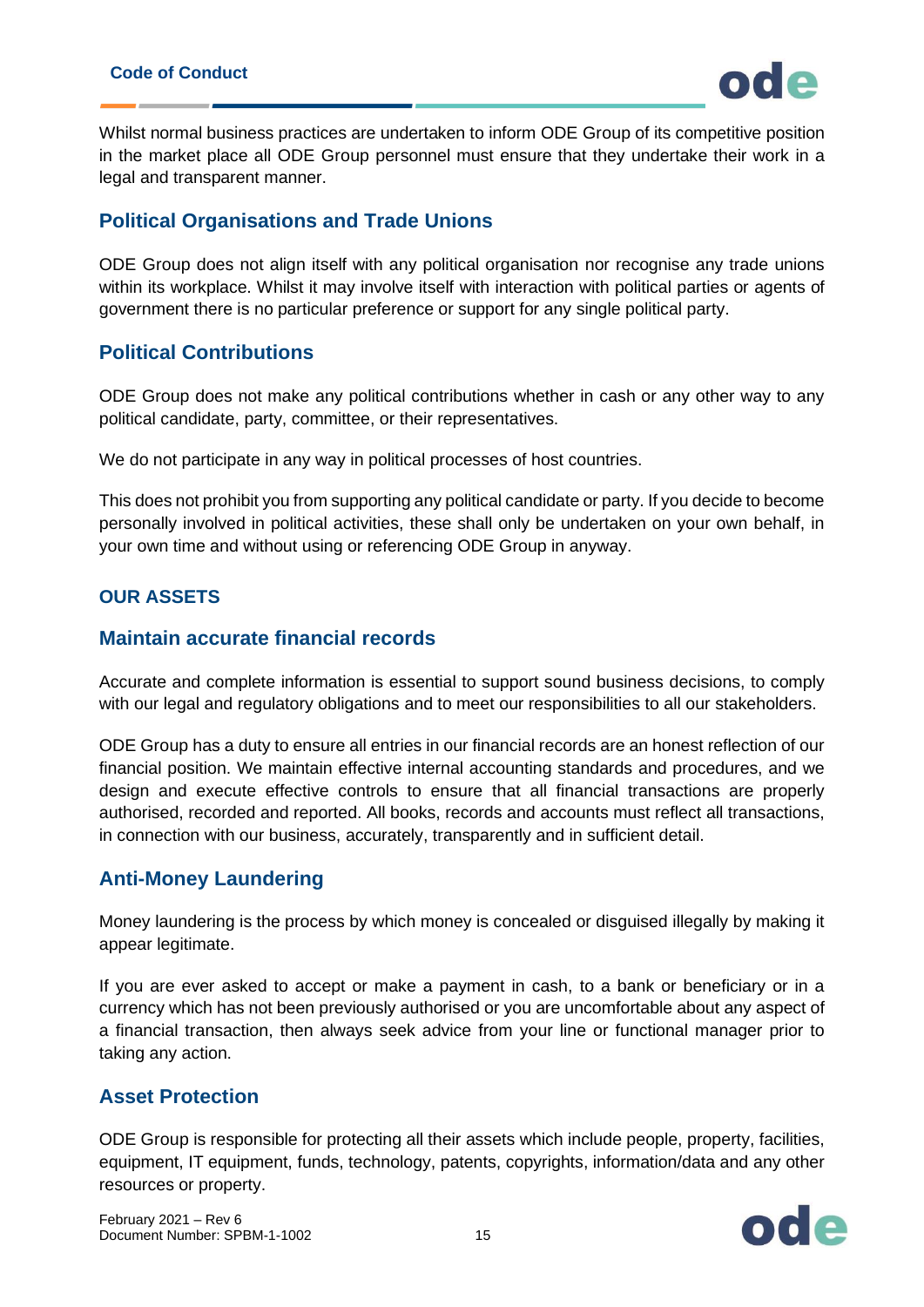All staff are responsible for protecting ODE Group assets against waste, loss, damage, misuse, theft, misappropriation or infringement, and for using all the assets responsibly.

#### <span id="page-15-0"></span>**Managing Records Properly**

All company financial information and other records must be transparent, accurate and complete, and conform to generally accepted accounting principles and ODE Group policies. Managing records properly helps us avoid serious business risks that could have a legal or financial consequence for our company.

#### <span id="page-15-1"></span>**Anti-Tax Evasion**

ODE Group has a zero-tolerance approach to all forms of tax evasion, whether under UK law or under the law of any foreign country. Employees and Associates of the Company must not undertake any transactions which:

- (a) cause the Company to commit a tax evasion offence; or
- (b) facilitate a tax evasion offence by a third party who is not an associate of the Company.

We are committed to acting professionally, fairly and with integrity in all our business dealings and relationships wherever we operate and implementing and enforcing effective systems to counter tax evasion facilitation.

At all times, business should be conducted in a manner such that the opportunity for, and incidence of, tax evasion is prevented. There is not an exhaustive list of Tax Evasion opportunities. At a more general level, the best defence against Tax Evasion and facilitation of Tax Evasion remains the vigilance of our employees and Associates and the adoption of a common-sense approach supported by our clear whistleblowing procedure. In applying common sense, team members must be aware of the following:

- Is there anything unusual about the manner in which an Associate of the Company is conducting their relationship with the Company or the third party (usually a customer)?
- **EXECT** Is there anything unusual about the customer's or Associate's conduct or behaviour in your dealings with them?
- Are there unusual payment methods?

Unusual payment methods and unusual conduct of third parties with Company Associates can be indicative that a transaction may not be as it seems

The Company has established procedures governing certain transactions with third parties designed to prevent specific areas of possible tax evasion by a third party. Specific guidance can be sought from HR or the Company Secretary.

It is not acceptable for employees and Associates to:

- **Engage in any form of facilitating Tax Evasion or Foreign Tax Evasion**
- **Aid, abet, counsel or procure the commission of a Tax Evasion offence or Foreign Tax** Evasion offence by another person;
- Fail to promptly report any request or demand from any third party to facilitate the fraudulent Evasion of Tax by another person, in accordance with this policy; or

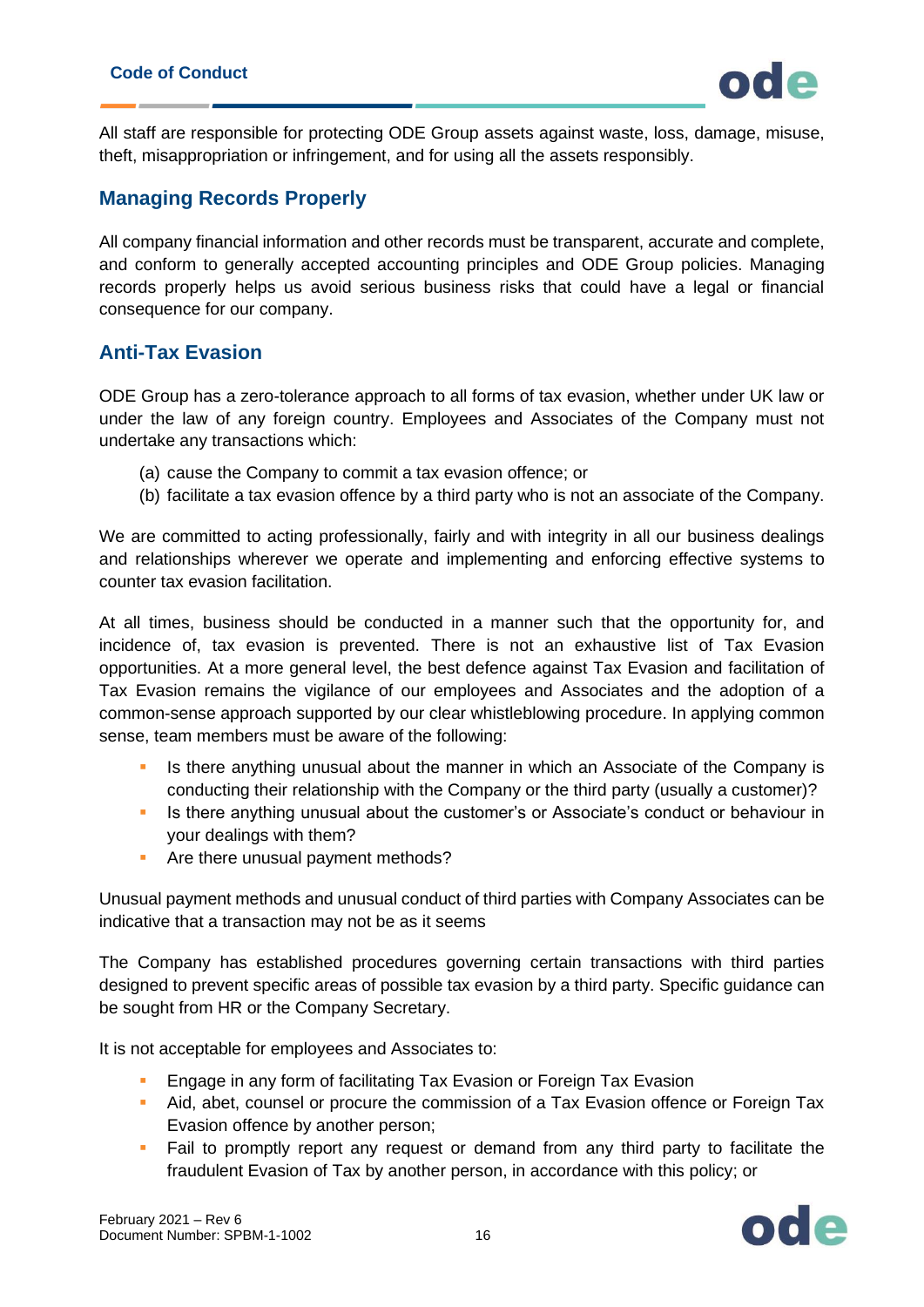- **Engage in any other activity that might lead to a breach of this policy; or**
- **•** Threaten or retaliate against another individual who has refused to commit a Tax Evasion offence or a Foreign Tax Evasion offence or who has raised concerns under this policy
- **An offence under the law of any part of the UK consisting of being knowingly concerned** in, or taking steps with a view to, the fraudulent evasion of tax.

ODE Group definitions are:

**Associates** includes company contractors or an agent of the Company (other than a contractor) who is acting in the capacity of an agent, or any person who performs services for and on behalf of the Company who is acting in the capacity of a person or business performing such services.

**Tax Evasion** means an offence of cheating the public revenue or fraudulently evading UK tax, and is a criminal offence. The offence requires an element of fraud, which means there must be deliberate action, or omission with dishonest intent.

**Foreign Tax Evasion** means evading tax in a foreign country, provided that the conduct is an offence in that country and would be a criminal offence if committed in the UK. As with tax evasion, the element of fraud means there must be deliberate action, or omission with dishonest intent.

**Tax Evasion Facilitation** means being knowingly concerned in, or taking steps with a view to, the fraudulent evasion of tax (whether UK tax or tax in a foreign country by another person, or aiding, abetting, counselling or procuring the commission of that offence. Tax evasion facilitation is a criminal offence, where it is done deliberately and dishonestly.

**Tax evasion is not the same as tax avoidance** or tax planning. Tax evasion involves deliberate and dishonest conduct. Tax avoidance is not illegal and involves taking steps, within the law, to minimise tax payable (or maximise tax reliefs).

**Tax** means all forms of UK taxation, including but not limited to corporation tax, income tax, value added tax, stamp duty, stamp duty land tax, national insurance contributions (and their equivalents in any non-UK jurisdiction) and includes duty and any other form of taxation (however described).

#### <span id="page-16-0"></span>**SAFEGUARDING INFORMATION**

ODE Group is committed to collecting, storing, managing and protecting our information in accordance with the relevant legislation and to prevent unauthorised disclosure.

We recognise that information is key to enable us to make informed decisions. You must ensure you protect ODE Group from unauthorised access, disclosure or loss at all times.

Further information can be found in the General Data Protection Regulation (GDPR) and ICT policies.

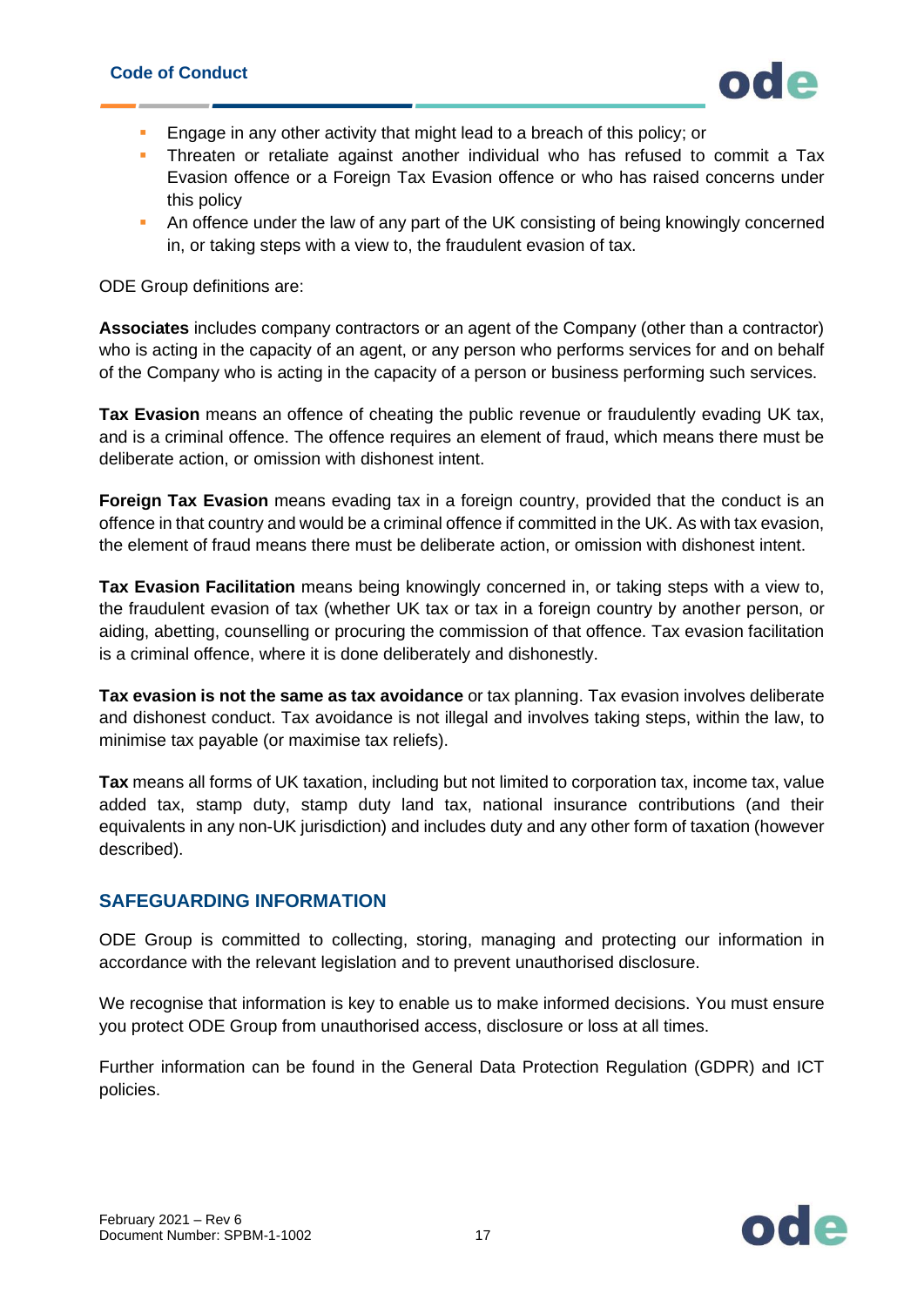## <span id="page-17-0"></span>**Cyber Security**

Cyber security is the name for the safeguards taken to avoid or reduce any disruption from an attack on data, computer or mobile devices. **Our staff are key to ensuring the integrity of our systems and should familiarise themselves with the ICT suite of policies and report anything suspicious immediately to the ICT helpdesk.**

All suppliers to the ODE Group are expected to implement systems, procedures and software to protect and safeguard ODE Group information that is shared with them and to take all reasonable precautions to protect such information.

For further information our Cyber Security Policy outlines our guidelines and provisions for preserving the security of our data and technology infrastructure.

#### <span id="page-17-1"></span>**Confidentiality, Privacy and Property**

All personnel working for ODE Group are required to complete a Confidentiality agreement which sets out the company's policy on confidentiality of its business affairs and that to its clients and other stakeholders. Unless required in the course of your work you should never disclose any confidential information, intellectual property or other commercially sensitive information. ODE Group has a commitment to its personnel to comply with data protection laws which ensure that there are adequate processes in place to protect personal data and that it only uses personal data for the purposes that it was collected. ODE Group will also ensure there are adequate controls in place to protect that data from misuse.

During the course of its business ODE Group produces valuable business information which could include (but is not limited to) databases, technical knowledge, marketing strategies, plans, research and technical data and business strategies. This intellectual property shall only be used for the benefit of ODE Group and any intellectual property that is produced by personnel whilst working for ODE Group belongs to ODE Group.

ODE Group personnel will ensure that, at all times, they protect the property and assets of the company and that these are utilised for the purpose of the business and its shareholders.

#### <span id="page-17-2"></span>**Media and External Communications**

ODE Group's personnel will ensure that procedures are complied with and that only authorised ODE Group personnel release statements to the media. The Managing Director is responsible for all interfaces with the media. When communicating with the media, the information given shall be truthful.

ODE Group should only be represented for communication with the public by those who are specifically trained in particular areas and whose job responsibilities include communication with the public or media.

You must not make any public communication (including social media) regarding ODE Group, its business or its stakeholders (including specifically clients) to the media unless authorised in writing to do so.

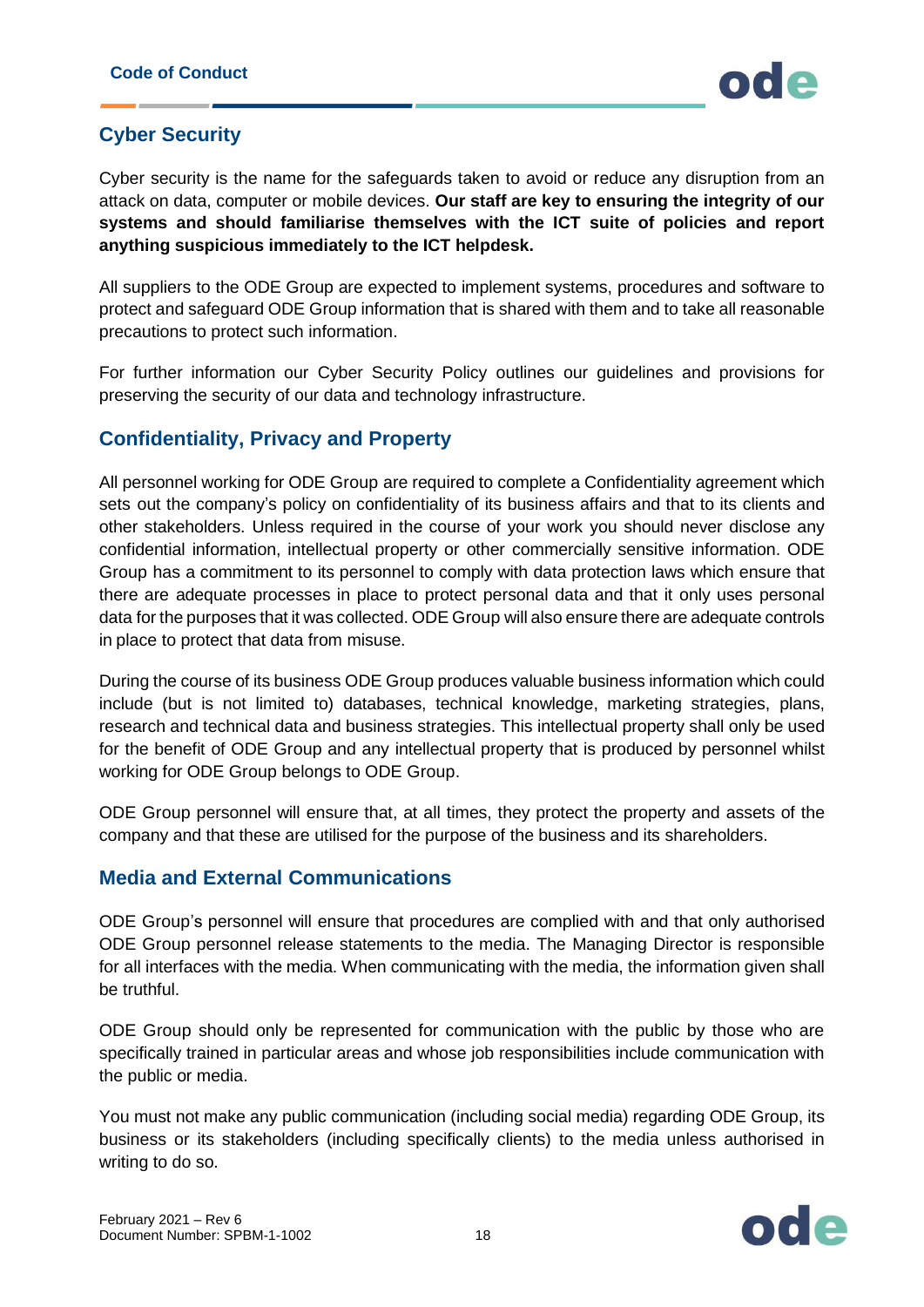#### <span id="page-18-0"></span>**MONITORING AND REPORTING**

#### <span id="page-18-1"></span>**Monitoring**

ODE Group is committed to maintaining an environment where concerns can be raised and listened to and are acted on without fear of retaliation.

All Employees have a responsibility to report any issues of non-compliance with the Code of Conduct. An Ethics Notification Report (ENR) can be competed and sent directly to the compliance office at [compliancecommittee@ode-ltd.co.uk](mailto:compliancecommittee@ode-ltd.co.uk)

Any notice of violation should be immediately reported to Superiors and to the Compliance Committee.

ODE Group will ensure that this Code will be communicated to each employee and that the necessary training is provided. Any infringement of this code shall be subject to disciplinary measures.

#### <span id="page-18-2"></span>**Reporting**

An infringement of the code protects the continuity of ODE Group and helps to reinforce the ethics-based culture.

Each employee should therefore feel at ease to report breaches to their Line Manager. Individuals can report any concern; however, anything that is unsafe, unethical, breaches our Code or could harm an individual or ODE Group, must be reported. Examples of these concerns include actual or suspected incidents where there is:

- Action or intention to commit a criminal offence;
- **EXECT** Disregard for the environment, health, safety or security;
- **EXECTE:** Financial irregularity or suspicion of bribery, fraud or theft;
- **EXECUTE:** Bullying or harassment of an individual;
- **EXECT** Any action to hide or cover up wrongdoing.

If, after the breach of this Code has been reported, appropriate steps still have not been taken, the employee is encouraged to bring the matter to the attention of the Compliance Officer in person.

The Compliance Officer is required to conduct regular audits and inspections and must prepare an annual progress report concerning ethics and compliance organisation within ODE Group, as well as measures and initiatives implemented within the entity with respect to ethics.

#### <span id="page-18-3"></span>**Periodic Revision**

This Code of Conduct will be reviewed by Management of ODE Group on an annual basis.

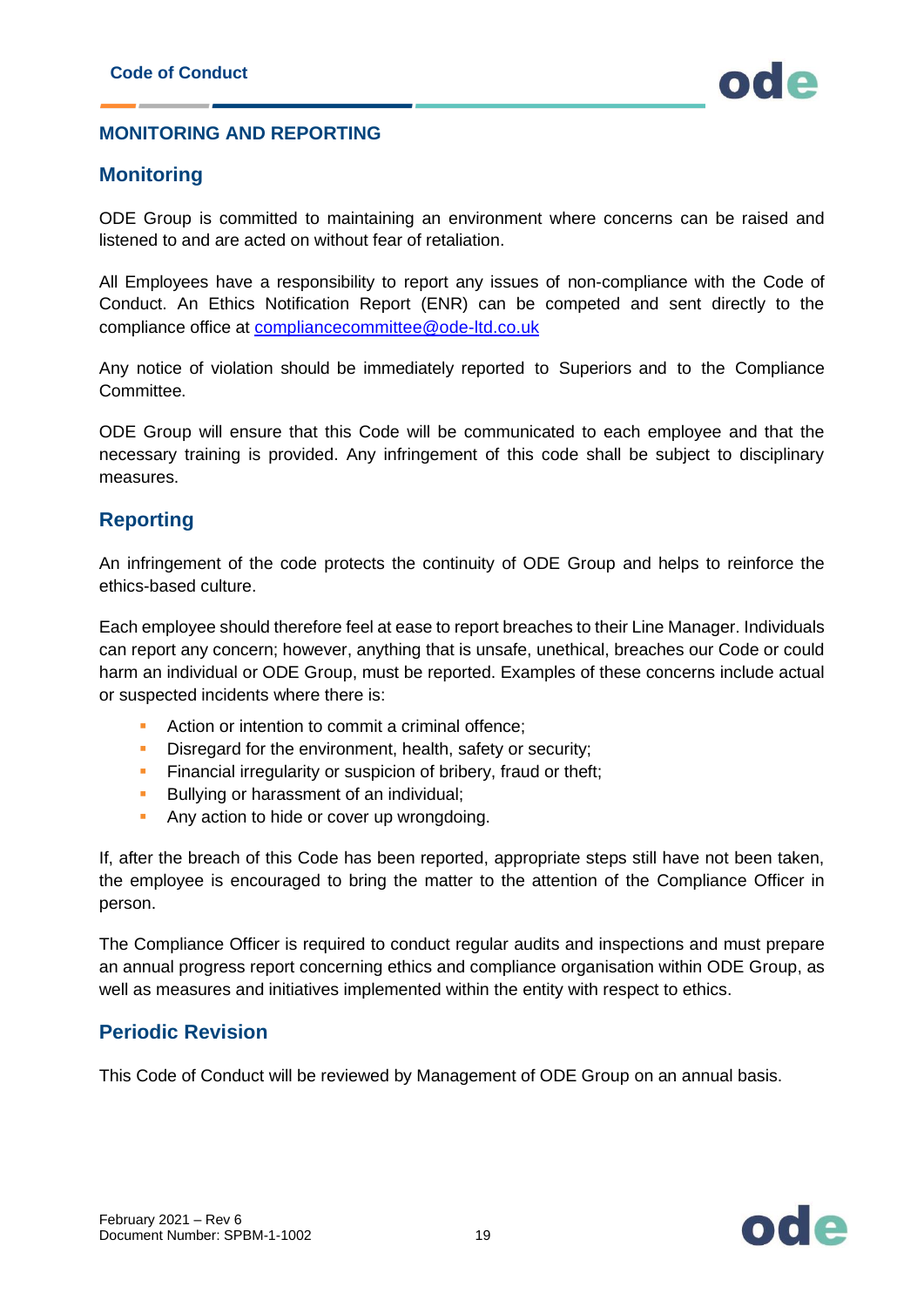

#### <span id="page-19-0"></span>**APPENDIX 1 – GLOBAL COMPACT – TEN PRINCIPLES**

#### **[Human Rights](http://www.unglobalcompact.org/aboutthegc/thetenprinciples/humanRights.html)**

- $\Box$  [Principle 1:](http://www.unglobalcompact.org/aboutthegc/thetenprinciples/principle1.html) Businesses should support and respect the protection of internationally proclaimed human rights; and
- $\Box$  [Principle 2:](http://www.unglobalcompact.org/aboutthegc/thetenprinciples/Principle2.html) make sure that they are not complicit in human rights abuses.

#### [Labour](http://www.unglobalcompact.org/aboutthegc/thetenprinciples/labour.html)

- □ [Principle 3:](http://www.unglobalcompact.org/aboutthegc/thetenprinciples/principle3.html) Businesses should uphold the freedom of association and the effective recognition of the right to collective bargaining;
- $\Box$  [Principle 4:](http://www.unglobalcompact.org/aboutthegc/thetenprinciples/Principle4.html) the elimination of all forms of forced and compulsory labour;
- □ [Principle 5:](http://www.unglobalcompact.org/aboutthegc/thetenprinciples/principle5.html) the effective abolition of child labour; and
- $\Box$  [Principle 6:](http://www.unglobalcompact.org/aboutthegc/thetenprinciples/principle6.html) the elimination of discrimination in respect of employment and occupation.

#### **[Environment](http://www.unglobalcompact.org/aboutthegc/thetenprinciples/environment.html)**

- $\Box$  [Principle 7:](http://www.unglobalcompact.org/aboutthegc/thetenprinciples/principle7.html) Businesses should support a precautionary approach to environmental challenges;
- $\Box$  [Principle 8:](http://www.unglobalcompact.org/aboutthegc/thetenprinciples/principle8.html) undertake initiatives to promote greater environmental responsibility; and
- $\Box$  [Principle 9:](http://www.unglobalcompact.org/aboutthegc/thetenprinciples/principle9.html) encourage the development and diffusion of environmentally friendly technologies.

#### [Anti-Corruption](http://www.unglobalcompact.org/aboutthegc/thetenprinciples/anti-corruption.html)

□ [Principle 10:](http://www.unglobalcompact.org/aboutthegc/thetenprinciples/principle10.html) Businesses should work against corruption in all its forms, including extortion and bribery.